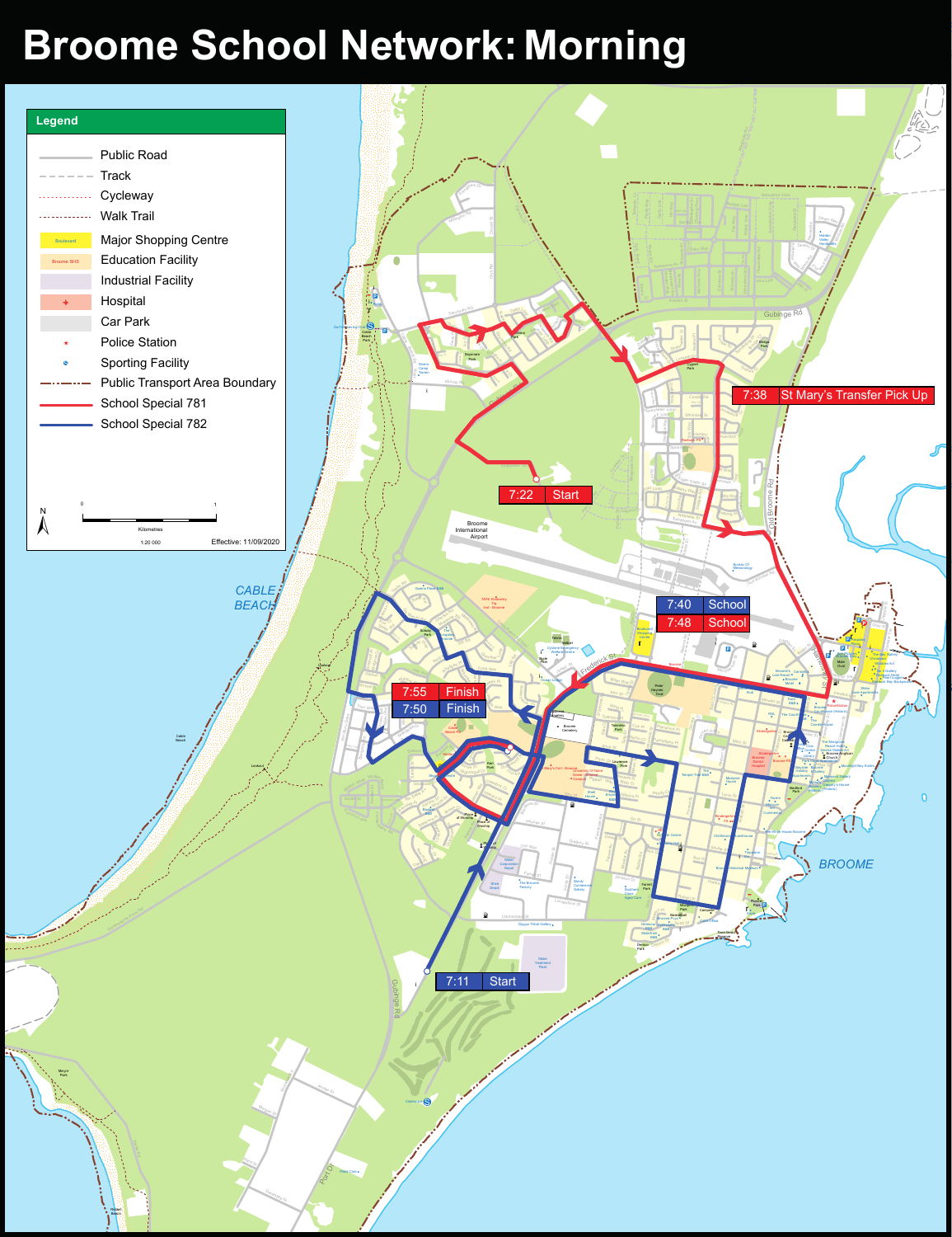## Broome School Network: Afternoon